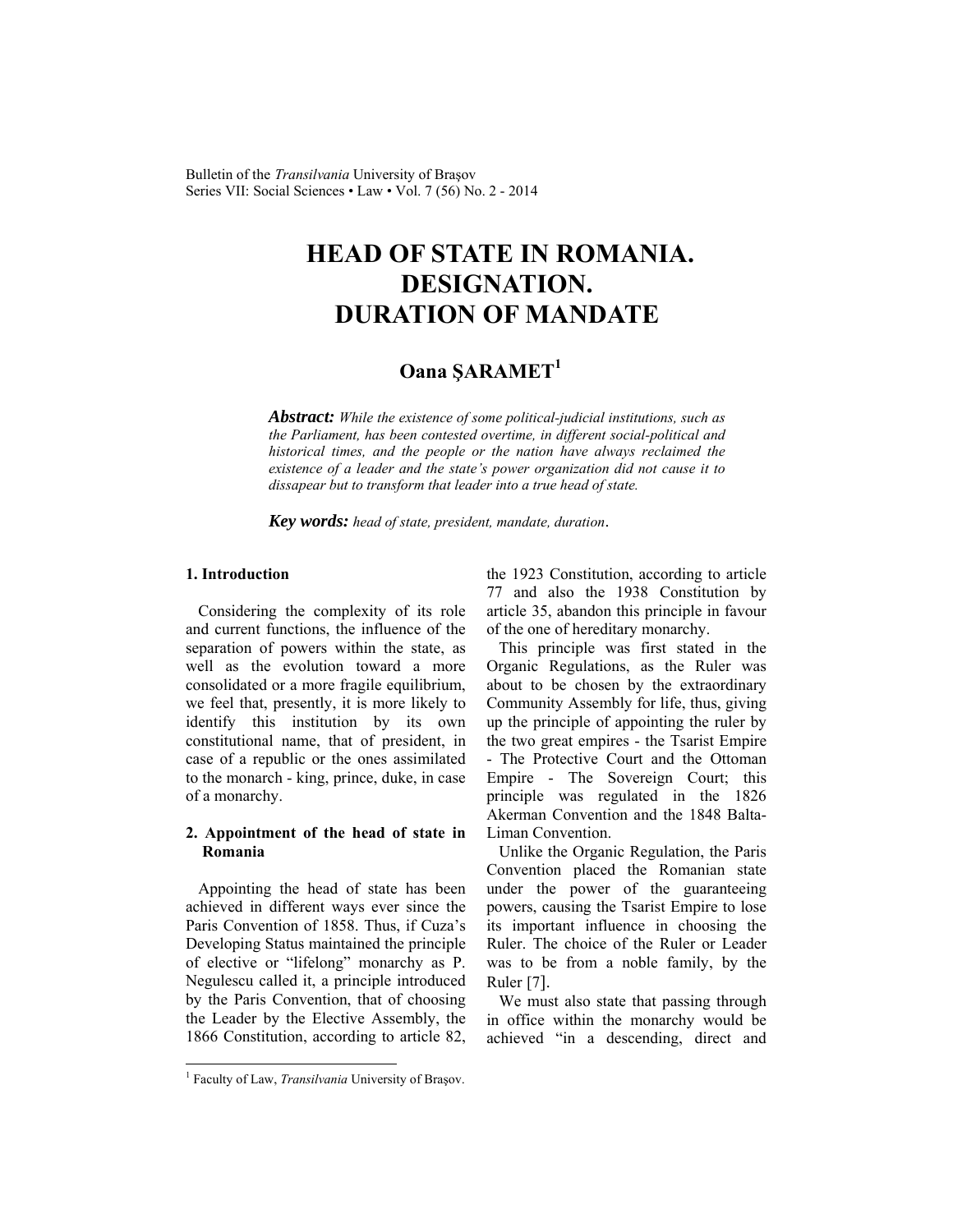legitimate line of His Majesty Prince Charles the First of Hohenzollern Sigmaringen" but only by following the male line, giving priority of the first born and by excluding the females and their successors forever.

The historic and social-political context of those times caused the release from office of domestic rulers and, implicitly, their replacement with a Leader from one of the ruling families of Europe.

Changing Romania's governing form by Law no 363/1947, by replacing the monarchy with the republic resulted in the transfer of the prerogatives of the head of state from a single personal body to a collegial body, represented by the Presidium of The People's Republic of Romania or the Presidium of the Great National Assembly or the State Council [4].

The appointment of the members of these collegial bodies was no longer made according to hereditary criteria, as it was to be achieved by appointment.

A similar procedure was used in the Presidium of the People's Republic of Romania, the minutes of the meeting of the Deputy's Assembly of December 30th, 1947, were published in the Official Gazette of Romania, part III, Parliamentary Debates no 32 of December 30th, 1947.

Among other things, they put forward a suggestion for a law which was needed in order to appoint the members of the Presidium; this law had been passed within the same meeting and 4 of the 5 members of the newly founded body were sworn in; or, by the choice of the legislative body of those times, namely the Great National Assembly - such a procedure was used in order to appoint the other two previously mentioned bodies. See article 41 of the 1948 Constitution article 35 of the 1952 Constitution, article 65 of the 1965 Constitution as well as the provisions of Law no 1/1961 whereby the latter Constitution was revised, thus founding the State Council.

The changing of the 1965 Constitution determined the transformation of the person who exercised the function of head of state from a collegial body into a single personal body; however, the appointment procedure was maintained as, according to article 72, the President of the People's Republic of Romania was about to be chosen by the Great National Assembly.

The election of the President of the National Salvation Front's council - a temporary organ which can be assimilated to a head of state by the nature of its duties, was achieved by the same conditions, namely appointment by a legislative assembly.

By the Law-Decree no 92/1990 a new way of designating the head of state was regulated, namely a way which is characteristic for a presidential republic, similar to section 94 of the Argentinian Constitution which states that the President and the Vice President of the Nation are to be chosen by the people as a result of the second election phase, according to the provisions of the Constitution; the same procedure is found in other states, such as France, Austria, Portugal, whose dualist executive "allowed for the conservation of some parliamentary issues", a solution which was maintained by the lawmaker of 1991 and by the 2003 Constitution [6], [10], [11], [12].

The constitutional provisions regarding the election of the Romanian President were completed and developed by Law no 69/1992 for the election of the Romanian President, with subsequent changes and additions, published in the Romanian Official Gazette, part I, no 164 of July 16th, 1992.

Presently, these provisions are to be found in Law 370/2004 for the election of the Romanian President, republished with subsequent changes and additions. Law no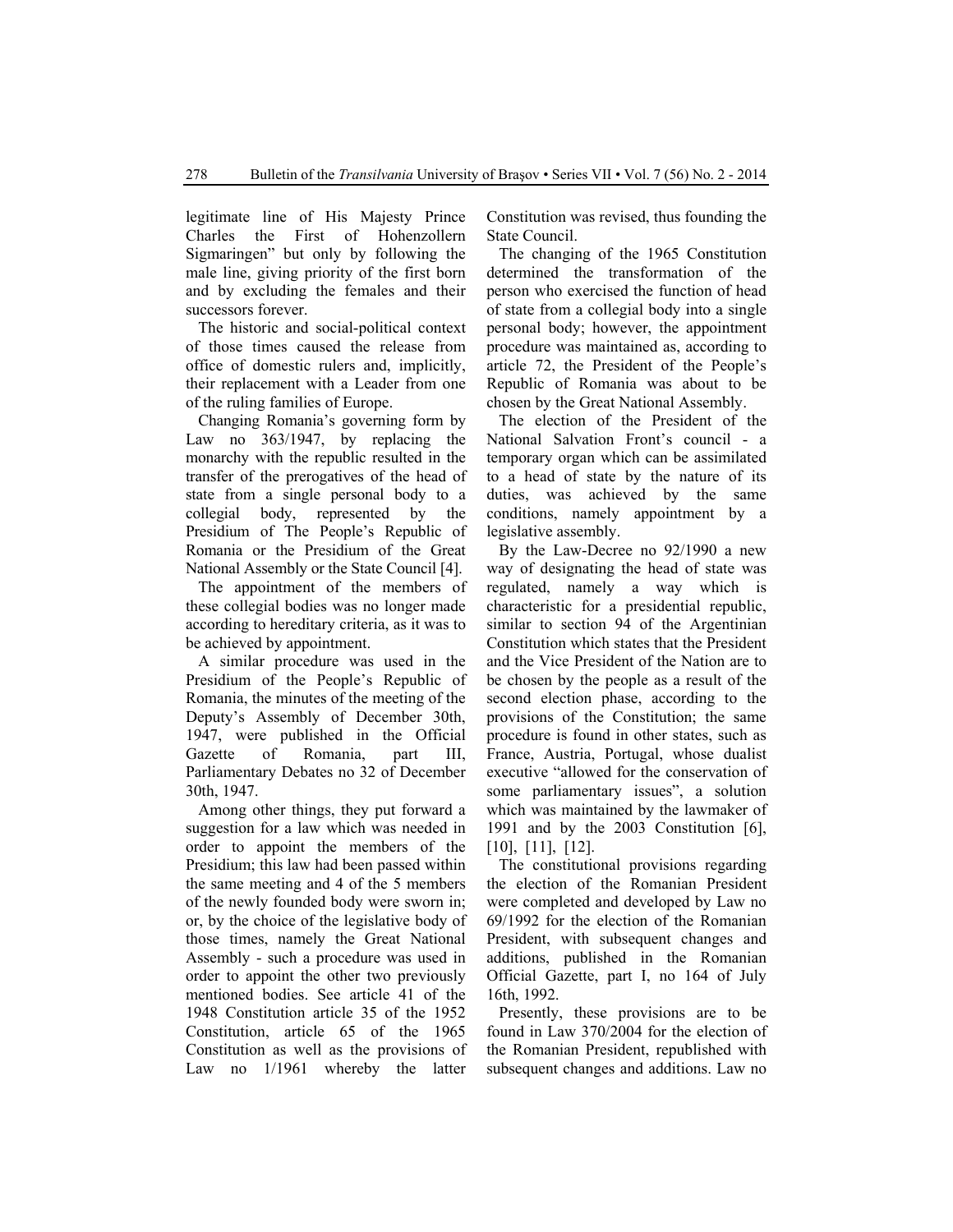370/2004 was republished in the Romanian Official Gazette part I no 650 of September 12th, 2011; the most recent change was brought by the Government's Ordinance no 45/2014, published in the Romanian Official Gazette, part I, no 475 of June 27th, 2014.

Thus, the Romanian head of state – namely the President is elected, according to article 81, alignment 1 of the Constitution, by universal, equal, direct, secret and freely expressed vote. The election is made according to alignments 2 and 3 of the same article, by the majority's nominal vote, in two phases; if neither candidate has an absolute majority in the first phase of election, the first two candidates will participate in the second phase and the President will be the candidate who has the largest number of valid votes, namely a relative majority.

Similar election procedures are regulated by other constitutions such as that of Austria (article 60), France (article 7) or Portugal (article 129). Electing the head of state by universal and direct vote, as a result of a majority rule within a two-phase nominal election, is the preferred system in parliamentary republics, such as Bulgaria (article 93) [12].

The orientation of the Romanian lawmaker towards adopting this procedure of electing the head of state was not random nor did it aim to implement new constitutional procedures as opposed to the old ones, those of the 1991 Constitution.

Embracing a semi presidential regime in an extended form or a semi parliamentary regime, in the detriment of the parliamentary one as regulated by the previous laws led to the accentuation of the mediation function of the head of state thus, his election by the parliament, a measure which would have allowed the election to be the result of free confrontation between parties represented in the legislative, had to be abandoned.

In this context, we believe that the French lawmaker's intention "of creating an arbitrary power, independent from political parties" by pointing out the Presidential institution according to the current legal provisions is all the more justified in the present constitutional context as we are trying to adopt the French semi presidential system by regulating it in a more attenuated form, closer to a parliamentary regime [5].

Furthermore, it is a known fact that the head of state exercises his function not just among the powers of the state, but also between the state and society, as his neutrality, in lack of any influence from political parties, could ensure his objectivity both in the mediation activity and in its result.

Hence, in order to strengthen the neutrality of the President, by confirming his independence, article 84 alignment 1 of the Constitution regulated as incompatibilities for the President of Romania the following: the quality of member in a political party, the impossibility of holding another public or private office.

Given all these, we must not understand that, by implementing this procedure for election, the head of state becomes a superior authority in regard to the Parliament, especially since both institutions benefit from "an original democratic legitimacy" as a result of the universal vote [3].

This statement is valid in regard to any other authority or political organization.

In regard to the conditions to be met in order to run for President, neither the Constitution, nor the current law which regulates the organization of election for the President of Romania - Law no 370/2004 for the election of the President of Romania, do not contain a unified regulation; we must interpret the regulation by using logic. Article 28 of Law no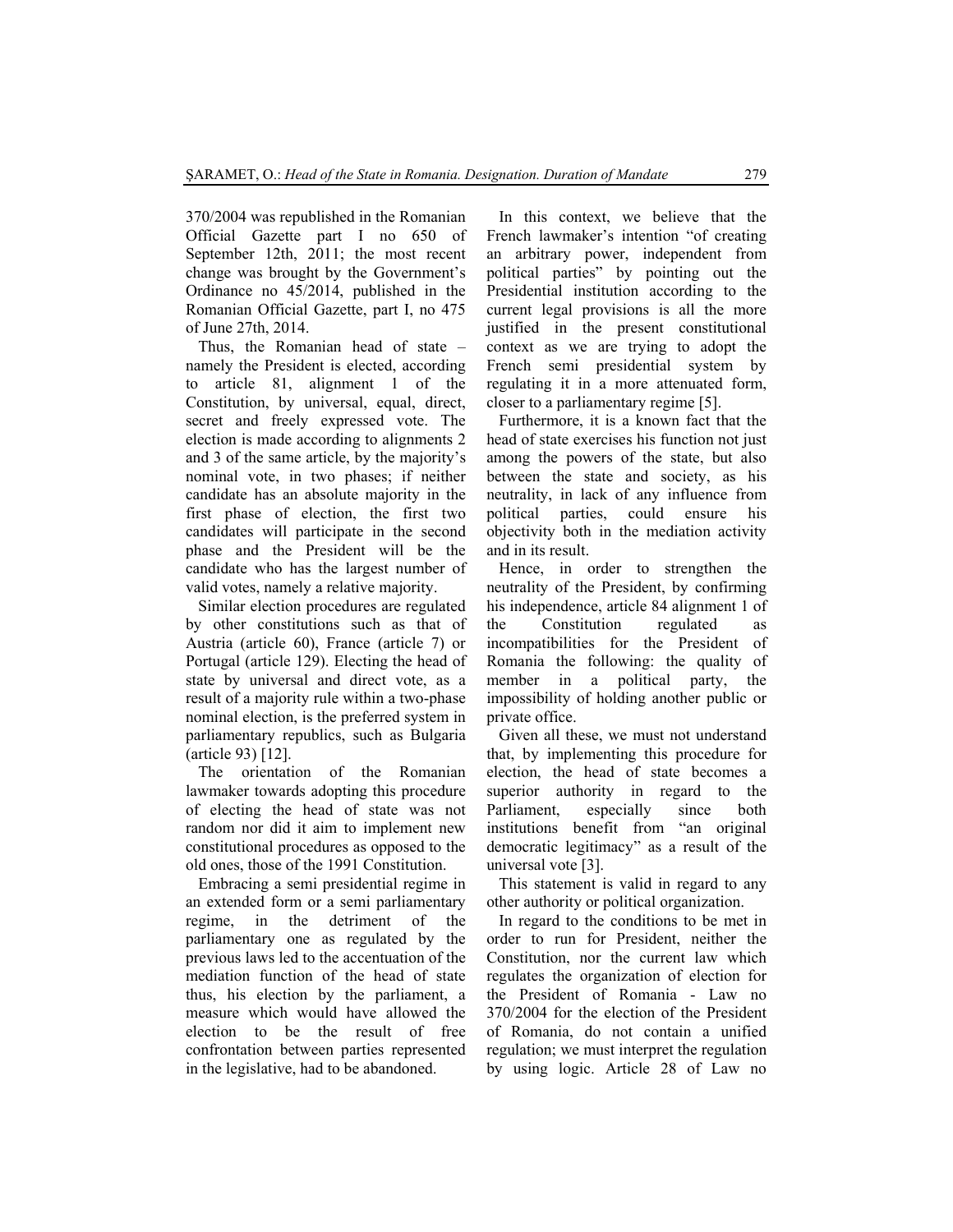370/2004, republished, with subsequent changes and additions, expressly states who can't run for this office, identifying two possible situations: inobservance of the provisions of article 37 of the Romanian Constitution, republished, as well as the one according to which, the person had been elected President of Romania twice before.

The absence of any express regulation in regard to these conditions and before the new law came into force, even before the 2003 change of the Constitution, determined the Constitutional Court to decide which are, in accordance with constitutional regulations, the cumulative conditions which should be fulfilled by the person who runs for President of Romania: the right to vote according to article 34 alignment 2; Romanian citizenship and domicile in Romania according to article 16 alignment 3; affiliation to the category of people who are not allowed to be part of a political party - article 37 alignment 3; to be, on the day of the election, at least 35 years of age - article 35 alignment 2, not to have had previously been elected as President twice before - article 81 alignment 4. [2]

The Constitutional Court's decision no 10/1992 regarding the appeal no 233 of September 7th, 1992 by Mr. Ioan Adrian Mihalcea concerning the registration of Mr. Ion Iliescu as a presidential candidate, was published in the Romanian Official Gazette no 238 of September 25th 1992.

Although subsequent to the revising of the Constitution in 2003, some of these articles changed numbers - thus article 34 became article 36, article 35 was now article 37 and article 37 became article 40, their content was unchanged, with the exception of alignment 3 of article 16, whereby the interdiction of exercising a public function by people who have another citizenship along with the Romanian one, was considered unjustified; thus, we believe that the Constitutional Court's ruling is accurate. On the other hand, in order to avoid any future controversy or appeal regarding a candidate for Romanian Presidency, we feel it would have been good to regulate these notes in Law no 370/2004; this is the reason why we suggest future changes of this law, which will include this issue.

Even in these circumstances, we must not leave out the fact that, according to article 147 alignment 4 of the Constitution, the decisions of the Constitutional Court are mandatory and only regulate for the future; this is a provision of the Constitution which strengthened the mandatory character of the decisions of this authority previous to the year 2003.

In the procedure for appointing the President of Romania, along with the electoral offices which have, according to Law no 370/2004 republished, with subsequent changes and additions, specific duties regarding the organization and unfolding of the presidential election, an important role is equally played by the political-judicial institutions, such as the Constitutional Court, the Parliament or the Government.

## **3. Duration of the head of state's mandate in Romania**

The 2003 change of the Romanian Constitution entailed the reconsideration of the mandate of the head of state, thus choosing a 5 year duration as opposed to the previous duration of 4 years regulated in the 1991 Constitution.

This new duration of the mandate, justified by the necessity of granting more political stability within the country, helped in maintaining continuity in accordance with the constitutional provisions in most European states [2].

Constitutions of other states such as: Albania (article 25); Bulgaria [article 93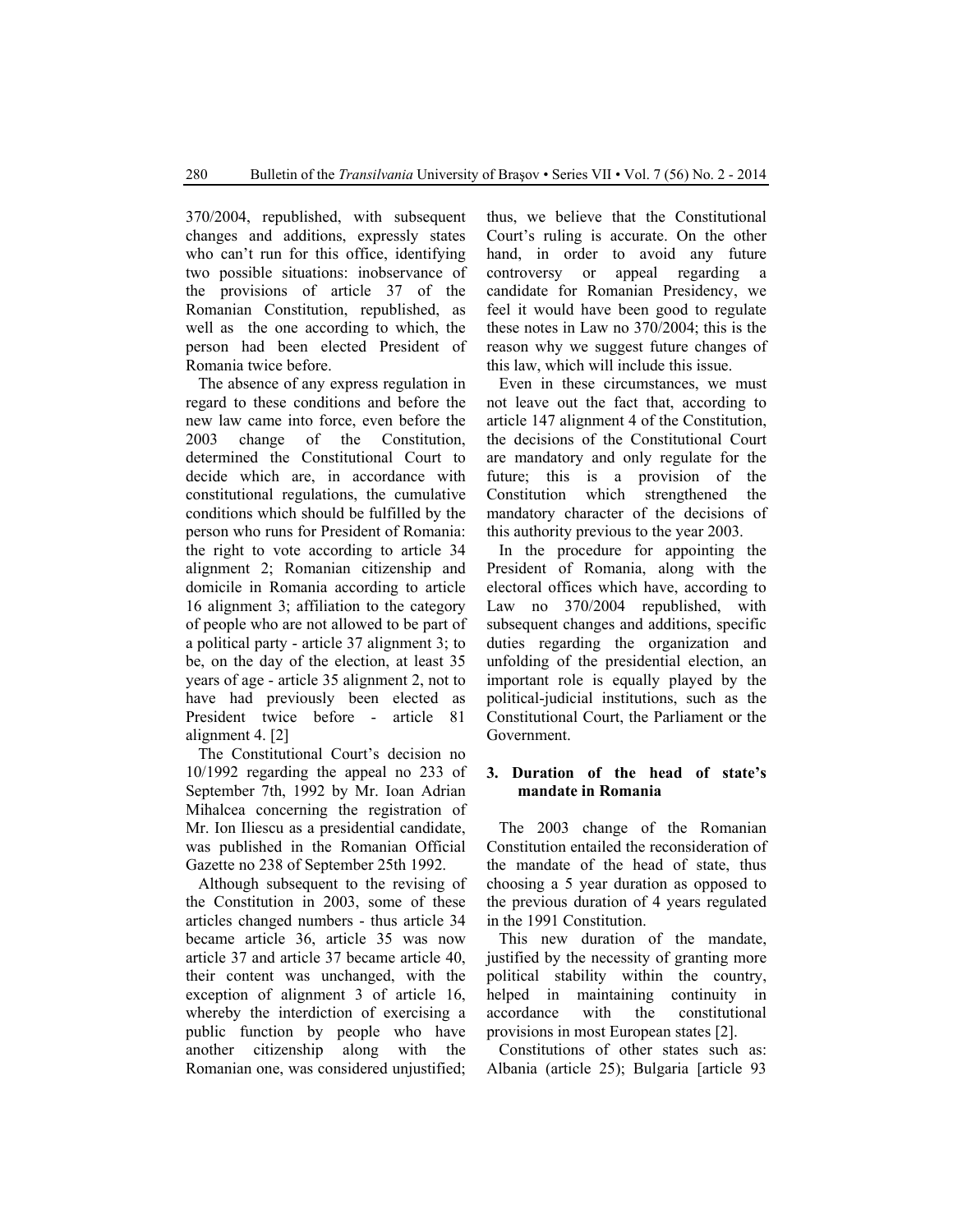alignment (1)]; the Czech Republic (article 55); Cyprus [article 43 alignment (1)]; Croatia [article 94 alignment .(1)]; Estonia [article 80 alignment (1)]; Lithuania [article 78 alignment (2)]; Macedonia [article 80 alignment (1)]; Poland [article127 alignment (2)]; Portugal [article 131 alignment (1)]; Slovakia [article 101 alignment (2)]; Slovenia [article103 alignment (3)]; France [article 6 alignment (1)] Germany [article 54 alignment (2)] all provision a duration of 5 years of the president's mandate; there are few states with a shorter or longer duration of the president's mandate. Certain states regulate a duration of 4 years, such as Russia – article 81 alignment (1), Argentina – article 90, Bosnia – Herzegovina – article V paragraph 1 letter b); Latvia - article 36; Mongolia – article 30 alignment (2), the United States of America – article 2 paragraph 1 point 1). Another group of states is formed of those such as Sweden - article 5 of the Constitution and the provisions of the Act For Access to the Throne, Norway - article 6, Holland - article 24, Denmark - Section 1 of the Act for Access to the Throne of 1953 where there is no specific duration of the mandate, as we are dealing with monarchy in which succession is decided according to hereditary criteria. [10][11][12]

However, there are some heads of state whose mandates are of 1 year, like Switzerland [article 176 alignment (2) of the Constitution]; of 6 years – Austria – article 60 alignment (5) of the Constitution or of 7 years - Ireland - article 12 alignment (3.1) of the Constitution, or Italy article 85 alignment (1) of the Constitution.

Although the reasons behind the latest change in the duration of the President's mandate are justified, we feel that for now and for the next 10-20 years, neither the political stage in Romania nor the citizens have the political maturity needed to fully understand the reasons which justify this change.

We fell this statement should be obvious just by looking at the political stage in Romania and the fact that Romania is currently on campaign for the presidential election, ever since the beginning of 2014, be it openly or masked; this campaign trail will end toward the second half of November 2014, once the presidential elections are finalized.

The 1965 Constitution stated a similar duration for the President's mandate, thus by corroboration of the provisions of article 71 with those of article 45, we can see that the mandate was of 5 years, identical with that of the Great National Assembly.

Previous to this Constitution, both the 1948 and the 1952 Constitution stated the same duration of the mandate for the President - the Presidium of the Great National Assembly with that of the supreme body of state power - the Great National Assembly, by limiting it to 4 years. On the other hand, during the time when Romanian was a monarchy, regardless of whether it was elective or hereditary, the duration of the head of state's mandate - the monarch – was equal to the duration of his life.

According to article 83, alignment 1 and 2 of the Constitution, the President of Romania exercises his 5 years of mandate, from the date he takes the oath stated in article 82, alignment 1 of the Constitution before the Unified Chambers of the Parliament until when the new President is sworn in. Under these conditions, the value of the oath is not merely symbolical or formal, but also judicial, as it causes legal effects by effectively starting the mandate [3].

The mandate of the President can end before those 5 years and the circumstances in which the presidential mandate ends before the 5 year term, as stated in article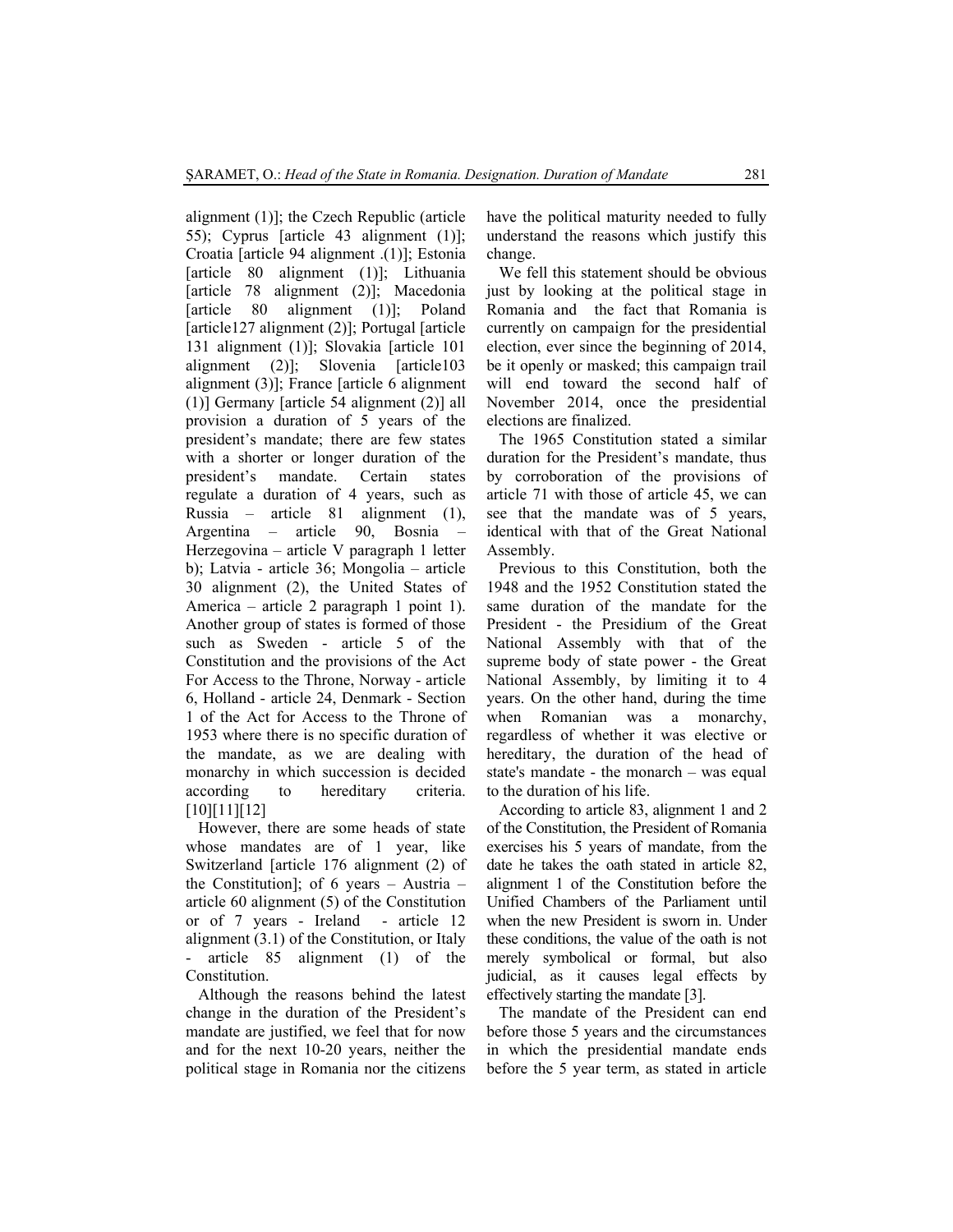96, alignment 1 of the Constitution, are the following: resignation, removal from office, the impossibility of exercising his duties, death.

Most constitutions state the same situations in which the mandate of the head of state can end before term. Thus, for example, the Finnish Constitution states in article 54, among other situations, when the president's mandate can end before the term, his death or his permanent impossibility to exercise his mandate.

However, unlike our constitutional provisions, in the latter case it is the Government who acknowledges the existing situation and the need for a new president to be elected as soon as possible. Up until this date or in any other case in which the president is prevented from exercising his duties, the interim is exercised by the prime minister or the minister who is vice prime minister [10], [12].

In case of monarchies, the situation of "vacancy of throne" entails certain rules which are established by constitution and by the Act of Access to the Throne. In case of death, abdication or permanent impossibility to exercise the activities, the monarch's duties will be exercised by the children of the monarch or his collaterals brothers of sisters or members of the closest collateral line of the monarch, according to the principle of heredity, as stated in the Act for Succession to the Throne. Section 9 of Denmark's Constitution states that when the throne is vacant and there is no successor, the Parliament will elect the King, thus establishing the order of succession to the throne. [10][12]

Doctrine distinguished between these circumstances as follows:

"naturals", independent of the monarch's will, like the permanent impossibility of exercising his duties or death;

- "voluntary", when the initiative of

adopting one of the solutions stated in the Constitution belong to the jurisdictional authority - the Constitutional Court; this is the case of removal from office or resignation [3].

According to article 97, alignment 1 corroborated with article 98, alignment 1 and article 146 letter g of the Constitution, in any of these situations, the Constitutional Court will acknowledge the vacancy, by decision. This decision will be the basis for exercising interim presidency.

According to article 98, alignment 1 of the Constitution, the interim will be ensured in the following order: the president of the Senate or of the Deputy's Chamber. However, article 98 alignment 1 of the Constitution mentions two other situations when the interim is necessary: when the President is suspended, according to article 95 of the Constitution or when the President is temporarily unable to exercise his mandate. In both these situations, the necessity of an interim president must be acknowledged by the Constitutional Court.

We can make another distinction based on the definitive or temporary character of the circumstances which justify the interim:

- definitive circumstances - thus causing the vacancy of the presidential institution;

- temporary circumstances - such as suspension from function, regardless of whether this is made by engaging political liability according to article 95 or criminal liability according to article 96 alignment 3 or in case of temporary inability to exercise the duties [5].

Any of these circumstances justifies interim presidency; however, this must be acknowledged by the Court as a result of a request by the President himself or the interim President or the President of one of the Parliamentary chambers; in case of suspension from function, the request must come from the President who led the joint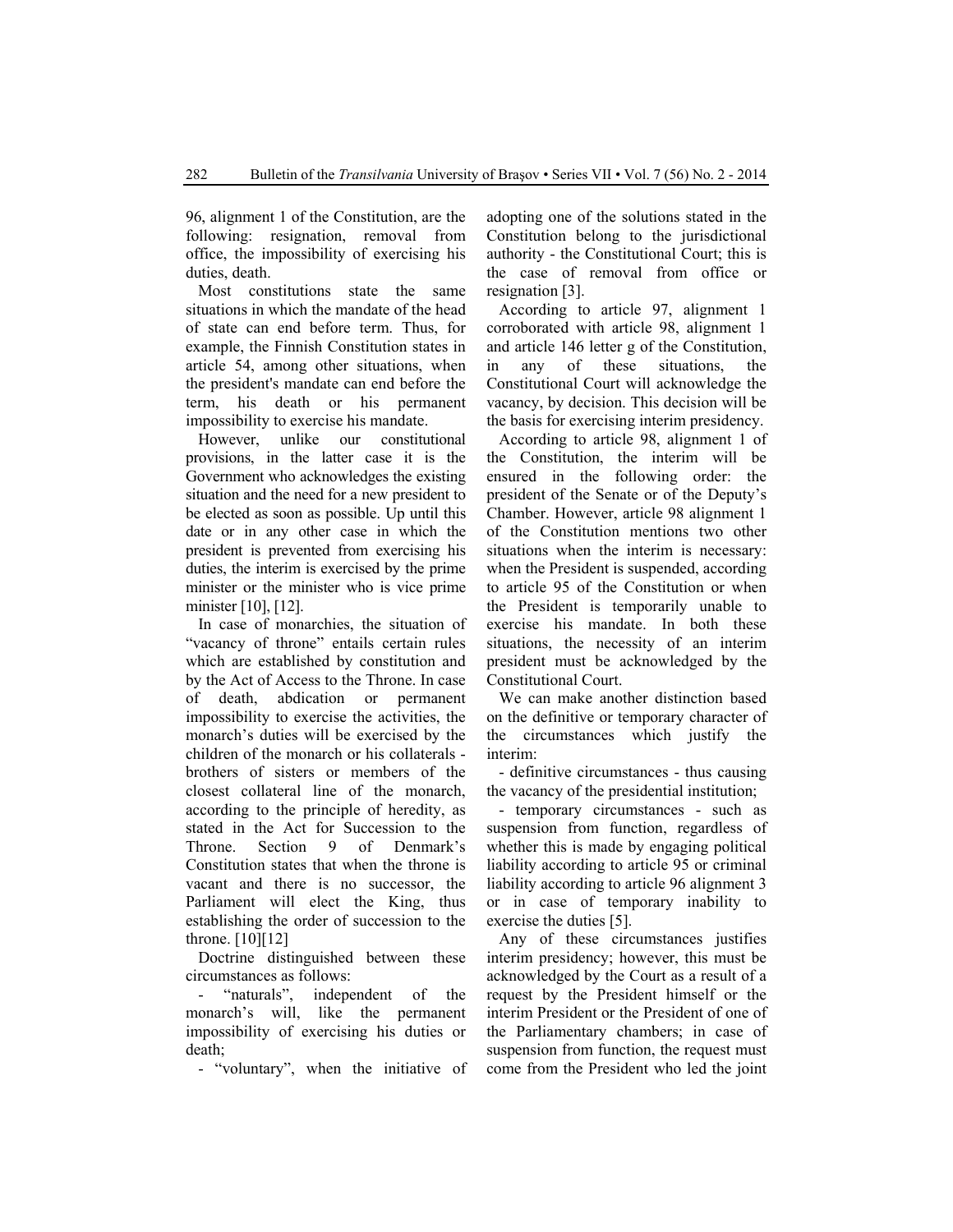meeting of the two chambers of Parliament.

Along with stating the conditions in which the presidential mandate can end before term, the Constitution also states the circumstances in which the mandate of the president can be prorogued.

As stated in article 83 alignment 3 these are two such situations: the existence of one of the expressly mentioned situations such as war or catastrophe and the passing of an organic law by the Parliament.

Article 81, alignment 4 of the Constitution mentioned expresis verbis, that no person can be in office for more than two mandates, whether they are consecutive or not. This mention was meant to avoid the transformation of the presidential institution into a personal institution [6], [9].

The Romanian constitutional provisions are similar to those of many other states. For example, the Finnish Constitution article 54 alignment 1, the Bulgarian Constitution - article 95 alignment 1, the Irish Constitution - article 12 point 3.2. Other fundamental laws, such as the Austrian one [article 60 alignment (5)] or the Argentinian one (section 90), point out this interdiction by stating that re-election for the following mandate is allowed once.

But, since Argentina does not have only a President but also a Vice-President, the interdiction operates in case the President and Vice President run for the second time, each for the other's office.  $[10][11][12]$ 

Our Constitution states a rule which originates from a constitutional tradition born in the United States of America where no President, except for Franklin Roosevelt who had 4 consecutive mandates between 1933 and 1945, served for more than two mandates.

Once the 22nd amendment is ratified, no president will ever do that again [10], [11], [12].

The previously mentioned interdiction concerns only those mandates which were, are and will be exercised under the current Romanian Constitution as the Constitutional Court mentions "any judgment regarding the logic, meaning and implications of some constitutional texts, including those which concern the institution of the President are analysed and interpreted starting with the situations which arise after its coming into force"; thus, the provisions of article 8 alignment 4 can only be applied for the future.

#### **4. Conclusions**

In regard to the election procedure for the Romanian President we feel that there should be no consistent critique in regard to the duration of the President's mandate, at least at this moment when the present article was drafted, a moment which is previous to the organization of the 2014 Presidential elections.

Thus, we must notice that the politicaljudicial reality, but especially the political reality of the two last presidential mandates, whose duration did not coincide with that of the Parliament and indirectly with that of the Government, was marked by significant controversy, political conflicts and even legal conflicts of constitutional nature which required a decision from the Constitutional Court.

Although, in our opinion, this difference of mandate between the two representative bodies - the President of Romania and the Parliament of Romania - is supposed to accentuate the neutrality of the head of state, the controversy and lack of understanding between these institutions, the need to collaborate, coexist even between the President and the Government and the Parliament or even between the Government, the President and the Parliament could cause a change in constitutional provisions.